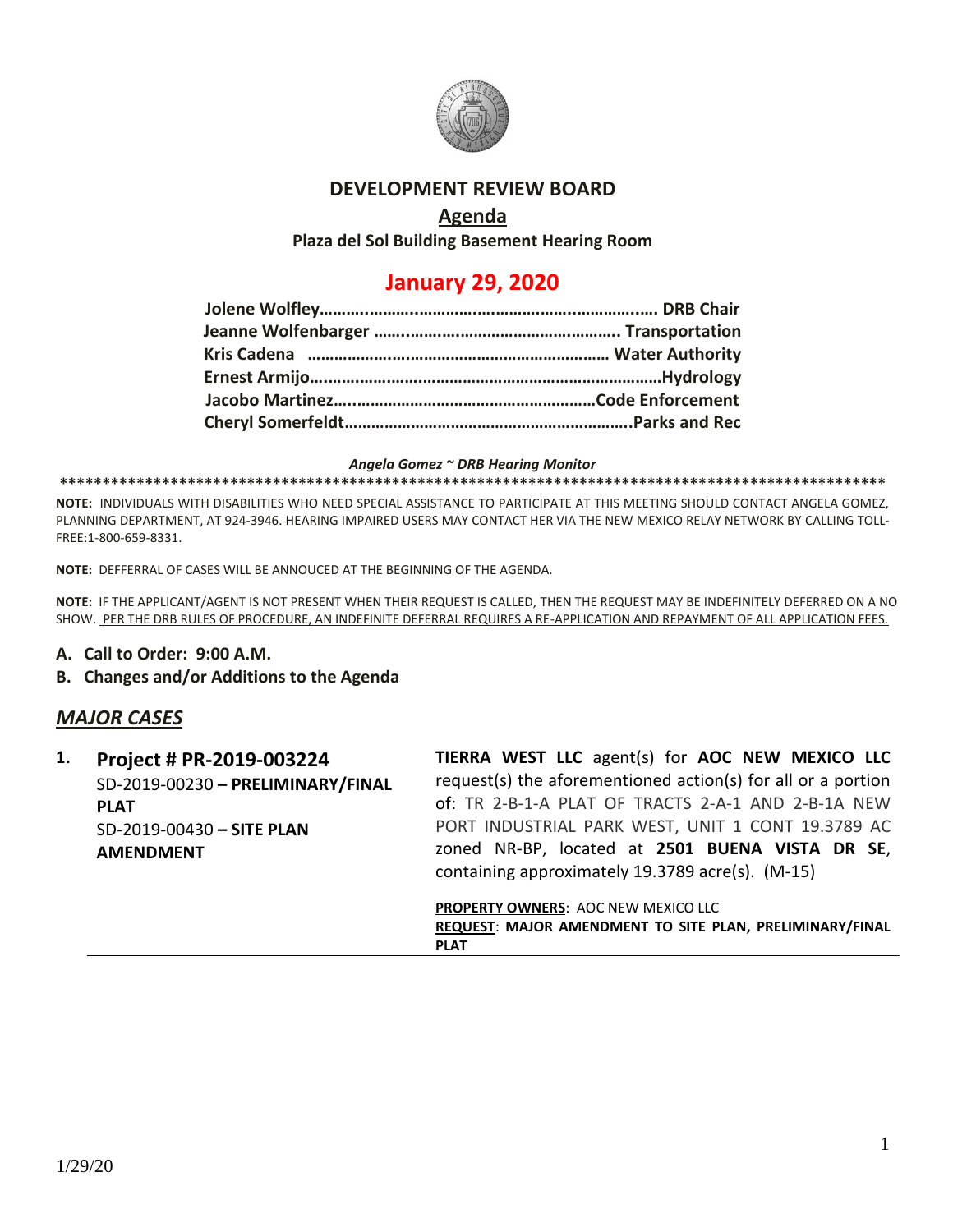| 2. | Project #PR-2018-001501<br>(1010023)<br>SD-2019-00163 - VACATION OF PRIVATE<br><b>EASEMENT</b><br>SD-2019-00162 - VACATION OF PUBLIC<br><b>EASEMENT</b><br>VA-2019-00290 - WAIVER SIDEWALK<br>VA-2019-00289 - WAIVER STREET<br>SI-2019-00299 - SITE PLAN             | <b>ISAACSON &amp; ARFMAN, LLC agent(s) for MONTANO FAMILY</b><br><b>HOMES LLC</b> request(s) the aforementioned action(s) for all<br>or a portion of TRACT 6-A-2 PLAT OF LOTS 6-A-1 AND 6-A-2<br>NORTH FOURTH STREET HOMESITES ADDN, zoned R-A,<br>located at 712 MONTANO RD NW between 9th ST NW and<br>HARWOOD LATERAL, Albuquerque, NM, containing<br>approximately 1.7110 acre(s). (F-14) [Deferred from 9/25/19,<br>11/20/19]<br>PROPERTY OWNERS: PERLA SARITA R TRUSTEE PERLA LVTC/O JEFFREY<br><b>PARKS</b><br>REQUEST: CLUSTER DEVELOPMENT OF 8 RESIDENTAL LOTS WITH<br><b>ASSOCIATED OPEN SPACE</b><br>* REQUESTED DEFERRAL TO MARCH 11TH, 2020 AT THE |
|----|----------------------------------------------------------------------------------------------------------------------------------------------------------------------------------------------------------------------------------------------------------------------|-----------------------------------------------------------------------------------------------------------------------------------------------------------------------------------------------------------------------------------------------------------------------------------------------------------------------------------------------------------------------------------------------------------------------------------------------------------------------------------------------------------------------------------------------------------------------------------------------------------------------------------------------------------------|
|    |                                                                                                                                                                                                                                                                      | <b>APPLICANT'S REQUEST.</b>                                                                                                                                                                                                                                                                                                                                                                                                                                                                                                                                                                                                                                     |
| 3. | <b>Project #1011598</b><br>18DRB-70137 - VACATION OF PUBLIC<br><b>RIGHT-OF-WAY</b><br>18DRB-70138 - SIDEWALK VARIANCE<br>18DRB-70139 - SUBDIVISION DESIGN<br><b>VARIANCE FROM MINIMUM DPM</b><br><b>STANDARDS</b><br>18DRB-70140 - PRELIMINARY/<br><b>FINAL PLAT</b> | <b>BOB KEERAN, request(s) the aforementioned action(s) for</b><br>all or a portion of $lot(s)$ 17 & 18, Block(s) 4, Tract(s) 3,<br>NORTH ALBQ ACRES Unit 3, zoned PD (RD/5DUA), located<br>on VENTURA ST NE between SIGNAL AVE NE and<br>ALAMEDA BLVD NE, containing approximately 2 acre(s).<br>(C-20) [Deferred from 5/16/18, 6/13/18, 7/18/18/, 8/8/18, 9/12/18, 10/24/18,<br>12/5/18, 12/19/18, 1/9/19, 1/23/19, 2/13/19, 2/27/19, 3/20/19, 4/17/19, 4/24/19,<br>6/5/19, 7/10/19, 8/7/19, 9/18/19, 10/30/19, 12/11/19].<br>* REQUESTED DEFERRAL TO REQUESTED DEFERRAL TO MARCH<br>11TH, 2020 AT THE APPLICANT'S REQUEST.                                    |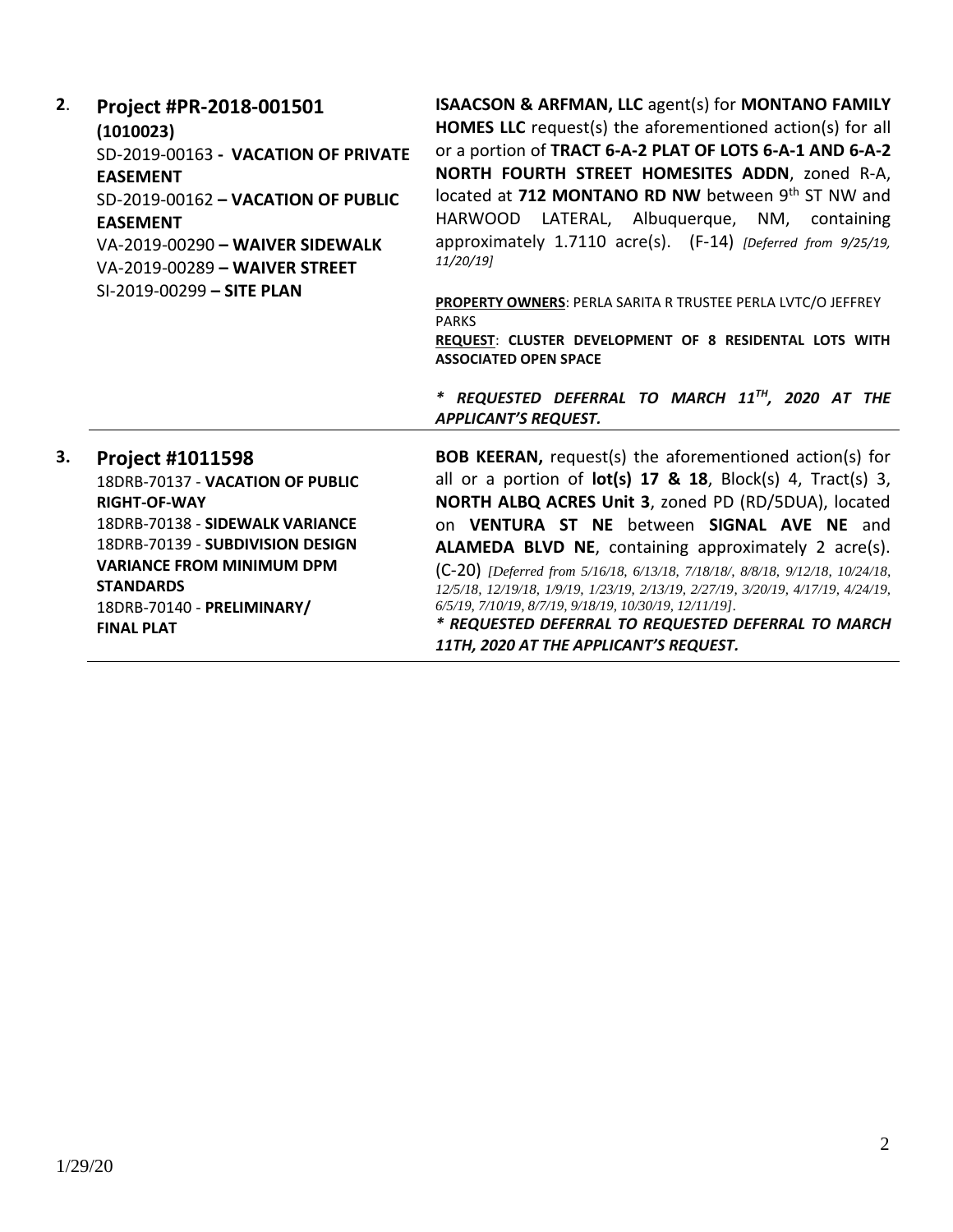| <b>MANAGEMENT DEPT., request(s) the aforementioned</b><br>action(s) for all or a portion of a northerly portion of TRACT<br>107B1A1 excluding portions of Right of Way and excluding<br>a northerly portion, TRACT 107B1A2 excluding portion of<br>Right of Way, TRACT in the SW Corner - TRACT 107B1B,<br>TRACT 108A3A1A, TRACT 108A3A1B, and TRACT 108A3B,<br>TRACTS 108A1A1B1B & 108A1A2B2, TRACT 108A1A2B1A,<br>TRACT 107B2A2 excluding Rights of Way, TRACT 107B2A1,<br>excluding portion of Right of Way, MRGCD Map#33, zoned<br>NR-LM, located at 4600 EDITH BLVD NE (SE corner of<br><b>COMANCHE RD NE AND EDITH BLVD NE), containing</b><br>approximately 22.0 acre(s). (G-15) [Deferred from 2/27/19, 3/27/19,<br>5/1/19, 5/22/19, 6/19/19, 7/31/19, 9/25/19, 12/18/19] |
|-----------------------------------------------------------------------------------------------------------------------------------------------------------------------------------------------------------------------------------------------------------------------------------------------------------------------------------------------------------------------------------------------------------------------------------------------------------------------------------------------------------------------------------------------------------------------------------------------------------------------------------------------------------------------------------------------------------------------------------------------------------------------------------|
| PROPERTY OWNERS: CITY OF ALBUQUERQUE<br>REQUEST: SITE PLAN FOR NEW ADMIN BUILDING, VEHICLE<br>MAINTENANCE BUILDING, BIN REPAIR/WELD SHOP BUILDING AND<br>STORAGE AREA, GUARD SHACK, RECYCLING DROP OFF AREA,<br><b>PARKING AREAS AND CNG FUELING STATION</b><br>REQUESTED DEFERRAL TO FEBRUARY 26 <sup>TH</sup> , 2020 AT THE<br><b>APPLICANT'S REQUEST.</b>                                                                                                                                                                                                                                                                                                                                                                                                                      |
| MODULUS ARCHITECTS, INC. agent(s) for CARLISLE<br><b>ASSOCIATES LP</b> request(s) the aforementioned action(s) for<br>all or a portion of TRACTS A & B CARLISLE & INDIAN<br>SCHOOL SUBDIVISION BEING A PART OF BLOCKS 16 & 17<br>AND A PART OF BLOCKS 14 & 15 NETHERWOOD PARK<br>SECOND FILING EXCLUDING PORTIONS OUT TO R/W,<br>zoned MX-M, located at the NEC of INDIAN SCHOOL RD NE<br>and CARLISLE BLVD NE, containing approximately 10.2<br>acre(s). (H-16) [Deferred from 8/21/19, 8/28/19, 9/18/19, 10/23/19,<br>10/30/19, 11/6/19, 12/4/19, 12/18/19, 1/15/20]<br><b>PROPERTY OWNERS: CARLISLE ASSOCIATES C/O ROSEN ASSOC MGMT</b><br><b>GROUP</b><br>REQUEST: 120,000+ SF RETAIL DEVELOPMENT<br>* REQUESTED DEFERRAL TO FEBRUARY 5TH, 2020 AT THE                        |
|                                                                                                                                                                                                                                                                                                                                                                                                                                                                                                                                                                                                                                                                                                                                                                                   |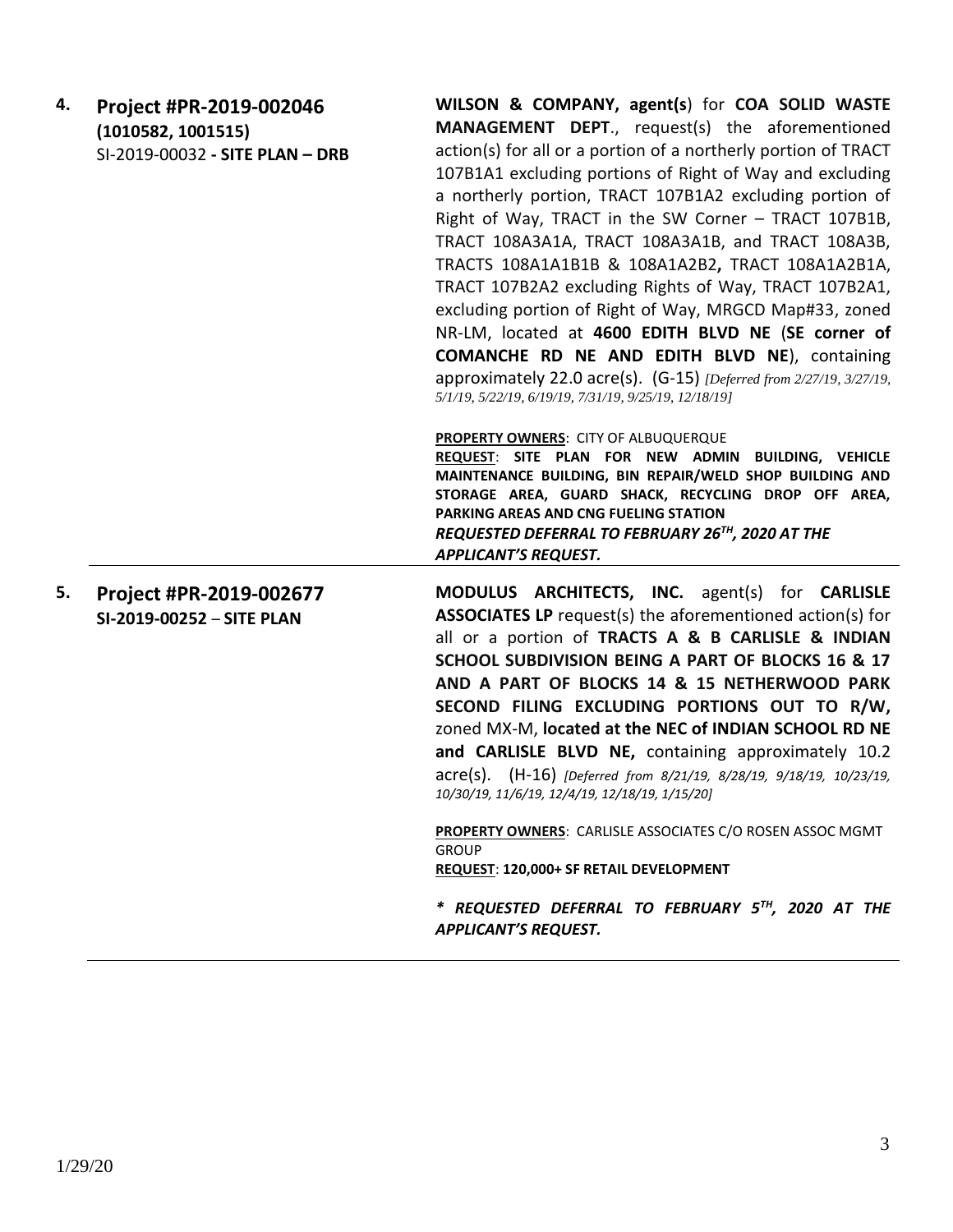| 6. | Project # PR-2018-001470<br>(1000643)<br>SI-2019-00421 - SITE PLAN                                                     | <b>DANIEL SOLARES JR.</b> agent(s) for <b>IPMI 6 LLC</b> request(s) the<br>aforementioned action(s) for all or a portion of: TRACT 84E<br>MRGCD MAP 35 & ADJ VAC PORT OF 9TH ST, zoned MX-M,<br>located at 2500 12TH STREET between 12TH ST and MENAUL<br>BLVD, containing approximately 47.29 acre(s).<br>(H-<br>13)[Deferred from 1/8/20, 1/22/20]<br>PROPERTY OWNERS: US INDIAN SERVICE AND BUREAU OF INDIAN<br><b>AFFAIRS</b><br>REQUEST: THREE RETAIL STRUCTURES, PARKING LOT AND SITE<br><b>AMENITIES</b>                                                                                                                                           |
|----|------------------------------------------------------------------------------------------------------------------------|-----------------------------------------------------------------------------------------------------------------------------------------------------------------------------------------------------------------------------------------------------------------------------------------------------------------------------------------------------------------------------------------------------------------------------------------------------------------------------------------------------------------------------------------------------------------------------------------------------------------------------------------------------------|
| 7. | Project # PR-2019-002454<br>(AKA: PR-2019-003125)<br>SD-2019-00215 - PRELIMINARY/FINAL<br><b>PLAT</b>                  | <b>SOLINSKY</b><br>request(s) the aforementioned<br><b>TIMOTHY</b><br>action(s) for all or a portion of: TRACTS A-1 A-2, zoned MX-<br>FB-UD, located at 415 TIJERAS AVE, containing<br>approximately 2.0314 acre(s). (J-14)[Deferred from 12/11/19,<br>1/15/20, 1/22/20]<br>PROPERTY OWNERS: BERNALILLO COUNTY<br>REQUEST: CONSOLIDATE 21 LOTS INTO 2/ GRANT EASEMENTS                                                                                                                                                                                                                                                                                    |
| 8. | Project # PR-2019-002184<br>(1001993)<br>SD-2020-00027 - PRELIMINARY/FINAL<br><b>PLAT</b><br>SI-2019-00379 - SITE PLAN | <b>CONSENSUS PLANNING, INC.</b> agent(s) for <b>GUARDIAN</b><br><b>STORAGE</b> request(s) the aforementioned action(s) for all or<br>a portion of: TR G-1 PLAT OF TRACTS F-1 & G-1, ACADEMY<br>PLACE SUBDIVISION, zoned MX-L, located at 4909 JUAN<br>TABO BLVD NE between OSUNA RD and MONTGOMERY<br>BLVD, containing approximately 2.3795<br>$\text{acre}(s)$ .<br>(F-<br>21)[Deferred from 12/18/19, 1/15/20]<br>PROPERTY OWNERS: SL JUAN TABO LAND LLC<br>REQUEST: SITE PLAN FOR DEVELOPMENT ON A SITE UNDER 5 ACRES<br><b>WITHIN</b><br>330<br><b>FEET</b><br>OF<br><b>MAJOR</b><br><b>PUBLIC</b><br><b>OPEN</b><br>SPACE,<br>PRELIMINARY/FINAL PLAT |

## *MINOR CASES*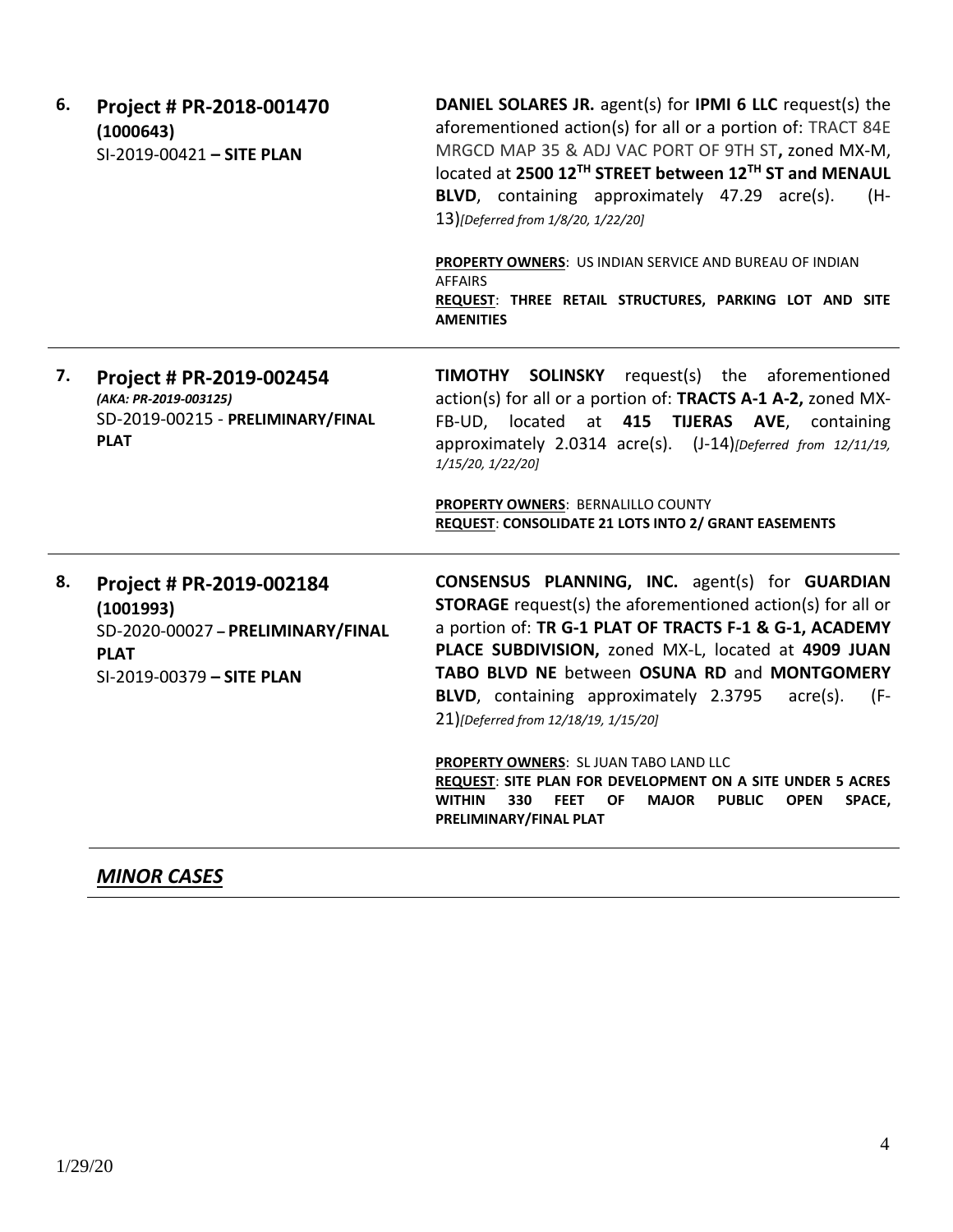| 9.  | Project # PR-2019-002607<br>SD-2020-00026 - PRELIMINARY/FINAL<br><b>PLAT</b>           | ARCH+ PLAN LAND USE CONSULTANTS agent(s) for JOHN<br><b>O. PEARSON</b> request(s) the aforementioned action(s) for all<br>or a portion of: LOT 8-B PLAT OF LOTS 8-A & 8-B UNIT 1<br>ALVARADO GARDENS CONT 0.8967 AC, zoned R-A, located<br>on RIO GRANDE BLVD between ARTESANOS CT and<br><b>CAMPBELL RD</b> , containing approximately 0.8967 acre(s).<br>$(G-13)$                                                |
|-----|----------------------------------------------------------------------------------------|--------------------------------------------------------------------------------------------------------------------------------------------------------------------------------------------------------------------------------------------------------------------------------------------------------------------------------------------------------------------------------------------------------------------|
|     |                                                                                        | PROPERTY OWNERS: JOHN D PEARSON<br><b>REQUEST: CREATE 2 LOTS FROM 1 EXISTING LOT</b>                                                                                                                                                                                                                                                                                                                               |
| 10. | Project # PR-2019-003086<br>SD-2020-00025 - PRELIMINARY/FINAL<br><b>PLAT</b>           | ARCH+ PLAN LAND USE CONSULTANTS agent(s) for MBFW<br>FAMILY LTD. PARTNERSHIP request(s) the aforementioned<br>action(s) for all or a portion of: LOT 6, BLOCK 4, SKYLINE<br>HEIGHTS, zoned MX-M, located at 10005 COCHITI RD SE,<br>containing approximately 0.6152 acre(s). (L-20)                                                                                                                                |
|     |                                                                                        | PROPERTY OWNERS: MBFW FAMILY LTD PARTNERSHIP<br><b>REQUEST: LOT CONSOLIDATION 4 LOTS INTO 1 LOT</b>                                                                                                                                                                                                                                                                                                                |
| 11. | Project # PR-2019-002651<br>SD-2020-00024 - PRELIMINARY/FINAL<br><b>PLAT</b>           | TIERRA WEST, LLC agent(s) for AIRPORT PARKING<br>request(s) the aforementioned<br><b>CHAVES</b><br><b>KATHLEEN</b><br>action(s) for all or a portion of: PARCEL 2A BLK 4 PARK PLAT<br>OF LTS 1A, 1B, 2B IN BLK 3, PARCEL S 1A1, 1A2, 1B1 IN BLK<br>4, PARCELS 2A, 2B, 2C & 2D OF SUNPORT PARK CONT<br>48.6651 AC, zoned NR-BP, located at 1501 AIRCRAFT AV SE,<br>containing approximately 48.6651 acre(s). (M-15) |
|     |                                                                                        | <b>PROPERTY OWNERS: R &amp; B LLC</b><br>REQUEST: MINOR PRELIMINARY/FINAL PLAT                                                                                                                                                                                                                                                                                                                                     |
| 12. | Project # PR-2019-002411<br>SD-2020-00022 - AMENDMENT TO<br><b>INFRASTRUCTURE LIST</b> | PRICE LAND DEVELOPMENT GROUP (SCOTT STEFFEN)<br>agent(s) for SUCCESS LAND HOLDINGS, LLC request(s) the<br>aforementioned action(s) for all or a portion of: TRACT<br>A-1-A, TRACT B-1, ANDERSON HEIGHTS UNIT 4, zoned PC<br>& R-1A, located on 118TH STREET SW and AMOLE MESA<br>AVENUE SW and COLOBEL AVE SW, containing<br>approximately 82.93 acre(s). (N-8)                                                    |
|     |                                                                                        | PROPERTY OWNERS: SUCCESS LAND HOLDINGS LLCC/O PRICE LAND &<br><b>DEVELOPMENT GROUP INC</b><br>REQUEST: AMENDMENT TO EXISTING INFRASTRUCTURE LIST                                                                                                                                                                                                                                                                   |
|     |                                                                                        |                                                                                                                                                                                                                                                                                                                                                                                                                    |

# *SKETCH PLAT*